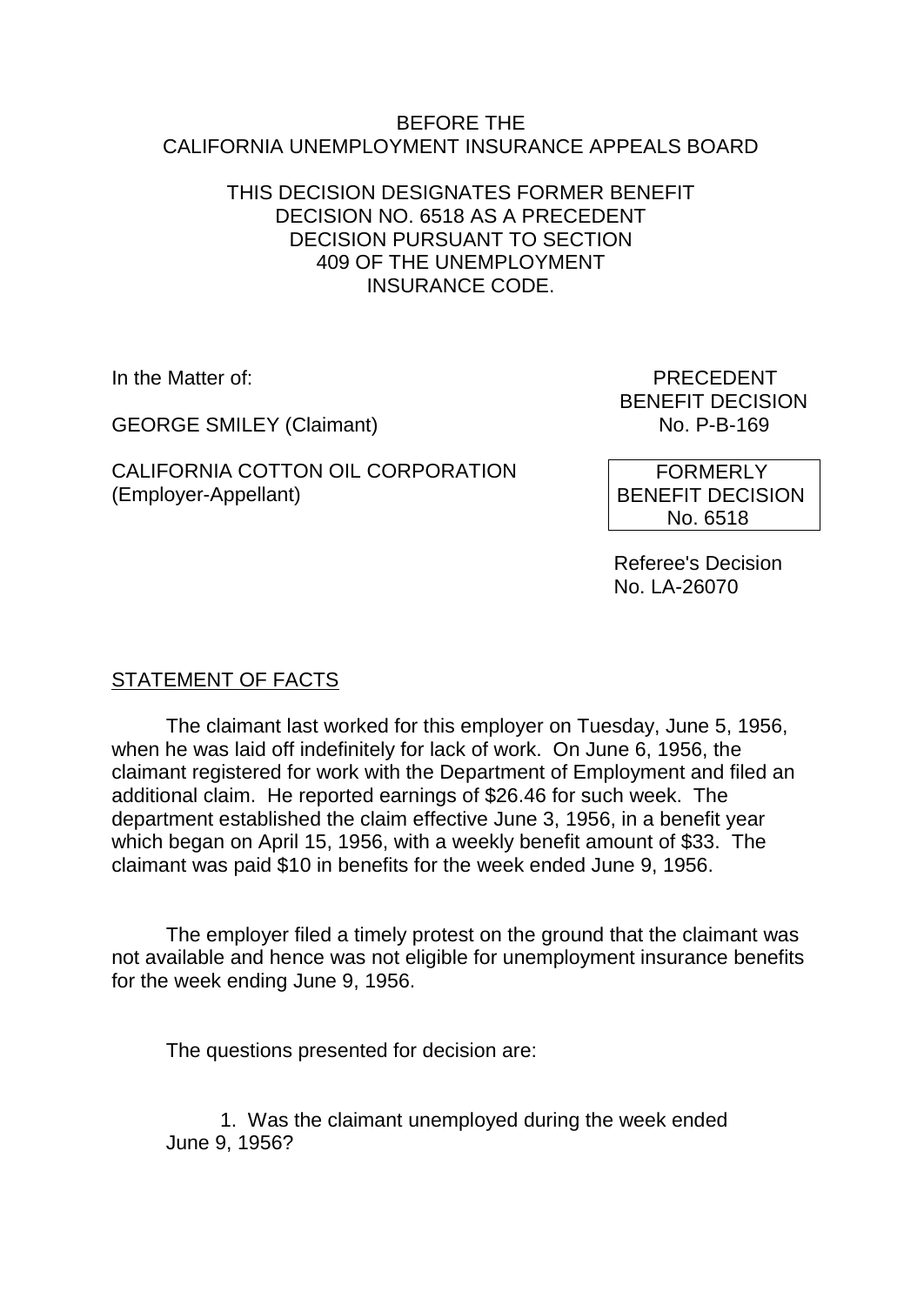### 2. Was the claimant available during that week?

### REASONS FOR DECISION

Section 1252 of the Unemployment Insurance Code provided in part as follows:

"1252. An individual is 'unemployed' in any week during which he performs no services and with respect to which no wages are payable to him, or in any week of less than full-time work if the wages payable to him with respect to that week are less than his weekly benefit amount. Authorized regulations shall be prescribed making such distinctions as may be necessary in the procedures applicable to unemployed individuals as to total unemployment, part-total employment, partial unemployment of individuals attached to their regular jobs, and other forms of short-time work. . ."

In this case, the claimant was employed by his regular employer during Monday and Tuesday of the week beginning June 3, 1956. At the close of business on Tuesday, the claimant's employment was terminated; and the claimant was thereafter unemployed for the balance of that week.

At that time, the claimant's unemployment status did not fall within any of the definitions set forth in 22 Cal. Adm. Code 1252-1 which had been adopted by the Director of Employment pursuant to the express authority set forth in code section 1252. It is not necessary that the claimant's unemployment status fall within any of the categories set forth in regulation 1252-1 because code section 1252 expressly recognized that a claimant might become engaged in "other forms of short-time work." We therefore hold that, although the claimant did not have "total unemployment, part-total employment, partial unemployment", he was nevertheless "unemployed" within the express provisions of code section 1252 and was entitled to unemployment insurance benefits subject to deduction as provided in code section 1279.

The Attorney General has rendered his opinion to the effect that a claimant unavailable for one work day is unavailable for the entire week (10 Ops. Atty. Gen. 208; 24 Ops. Atty. Gen. 81). In the two situations covered by the Attorney General's opinions, the claimants were prevented from working at any gainful occupation so the opinions cannot in any sense be said to apply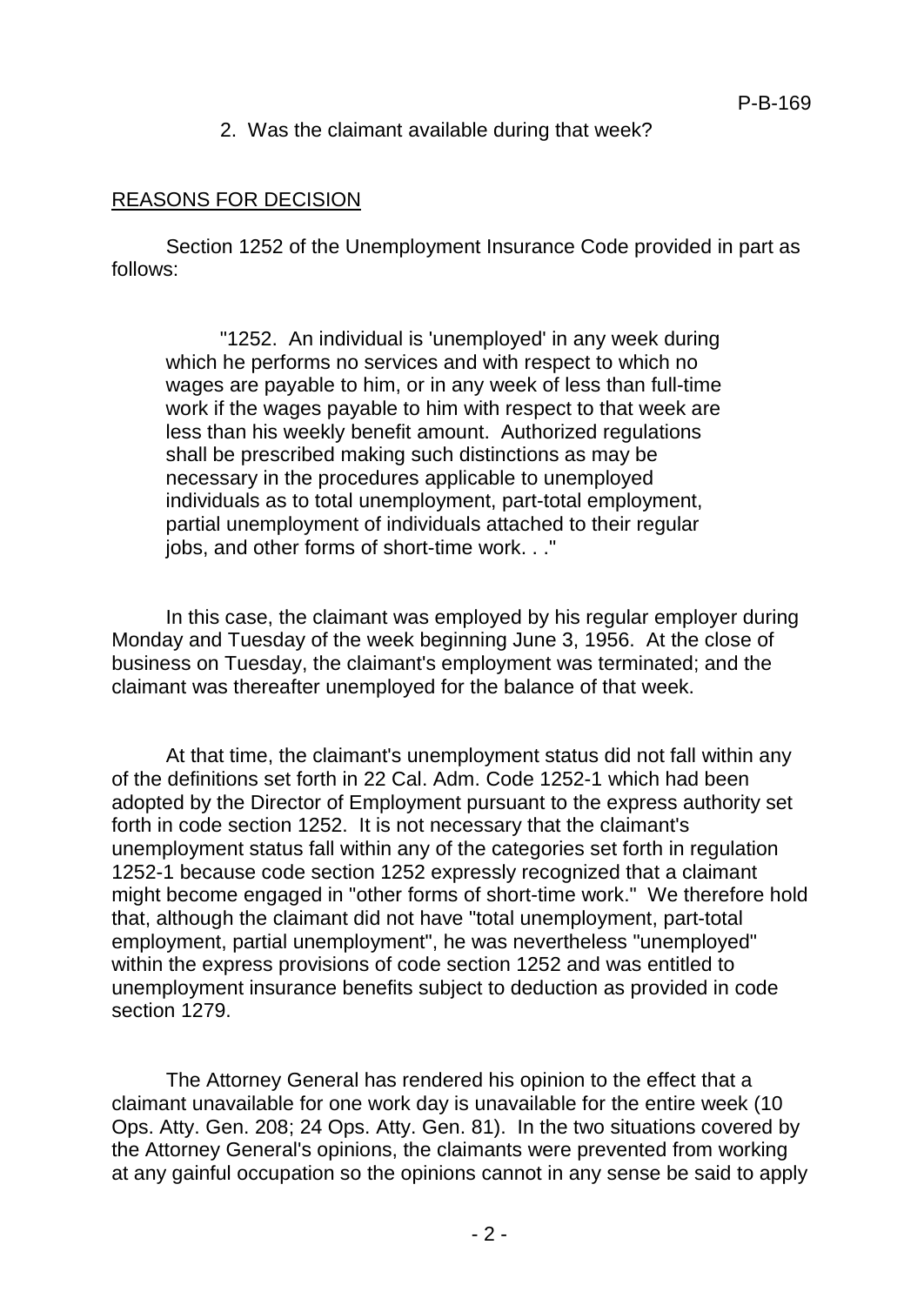to those situations where the claimant was actually in an employment status for the days in question.

In this case, the employer contends that Benefit Decisions Nos. 6169, 6295, and 6503 are not to be considered as any authority because they involve either part-totally or partially unemployed claimants. It is true that, in Benefit Decision No. 6169, we held that the claimant was unavailable; but such holding was based solely on the evidence that the claimant would not accept other employment which would not conflict with her partial employment. In Benefit Decisions Nos. 6295 and 6503, we expressly held that employment for a portion of a week did not make the claimants unavailable; and the fact that those claimants were part-totally employed does not detract from the primary holding that employment for a portion of a week did not cause unavailability.

## DECISION

The decision of the referee is affirmed. Benefits are payable as provided in the decision of the referee.

Sacramento, California, January 6, 1976

# CALIFORNIA UNEMPLOYMENT INSURANCE APPEALS BOARD

DON BLEWETT, Chairperson

MARILYN H. GRACE

CARL A. BRITSCHGI

RICHARD H. MARRIOTT

DISSENTING - Written Opinion Attached

HARRY K. GRAFE